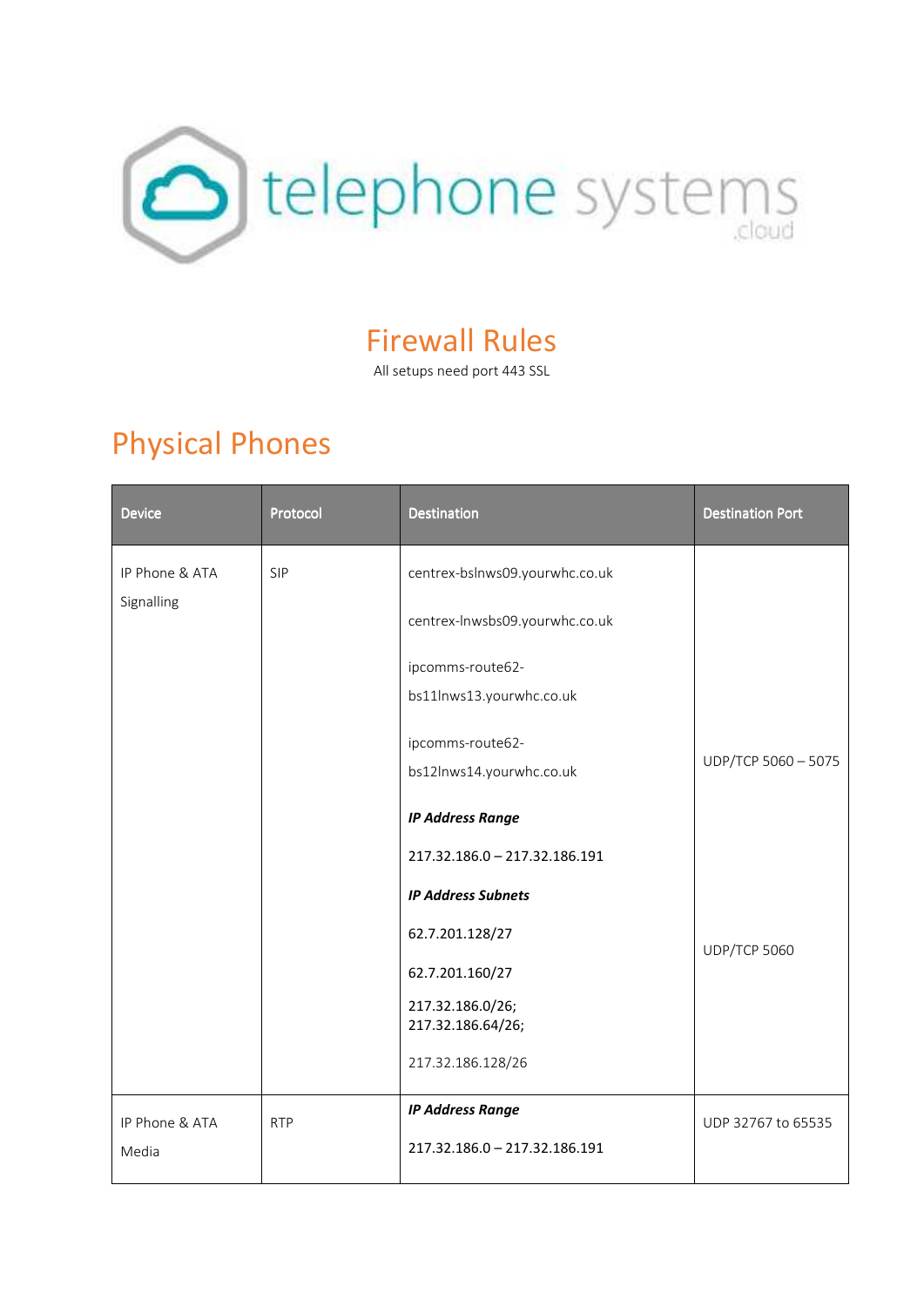|                                   |            | <b>IP Address Subnets</b>             |                     |
|-----------------------------------|------------|---------------------------------------|---------------------|
|                                   |            | 62.7.201.128/27                       |                     |
|                                   |            | 62.7.201.160/27                       |                     |
|                                   |            | 217.32.186.0/26;<br>217.32.186.64/26; |                     |
|                                   |            | 217.32.186.128/26                     |                     |
| SIP Trunk Signalling<br>(Dynamic) | SIP        | sipt-dynamic-bslnws09.yourwhc.co.uk   | <b>UDP/TCP 5060</b> |
|                                   |            | sipt-dynamic-route62-                 |                     |
|                                   |            | bs11lnws13.yourwhc.co.uk              |                     |
|                                   |            | sipt-dynamic-route62-                 |                     |
|                                   |            | bs12lnws14.yourwhc.co.uk              |                     |
|                                   |            | 62.7.201.128/27                       |                     |
|                                   |            | 62.7.201.160/27                       |                     |
| SIP Trunk Signalling<br>(Static)  | SIP        | sipt-static-bslnws09.yourwhc.co.uk    | <b>UDP/TCP 5060</b> |
|                                   |            | sipt-static-route62-                  |                     |
|                                   |            | bs11lnws13.yourwhc.co.uk              |                     |
|                                   |            | sipt-static-route62-                  |                     |
|                                   |            | bs12lnws14.yourwhc.co.uk              |                     |
|                                   |            | 62.7.201.128/27                       |                     |
|                                   |            | 62.7.201.160/27                       |                     |
| SIP Trunk Media                   | <b>RTP</b> | 62.7.201.128/27                       | UDP 32767 to 65535  |
| (Dynamic & Static)                |            | 62.7.201.160/27                       |                     |
| IP Phone & ATA                    | <b>NTP</b> | 0.uk.pool.ntp.org                     | UDP/TCP 123         |
|                                   |            | europe.pool.ntp.org                   |                     |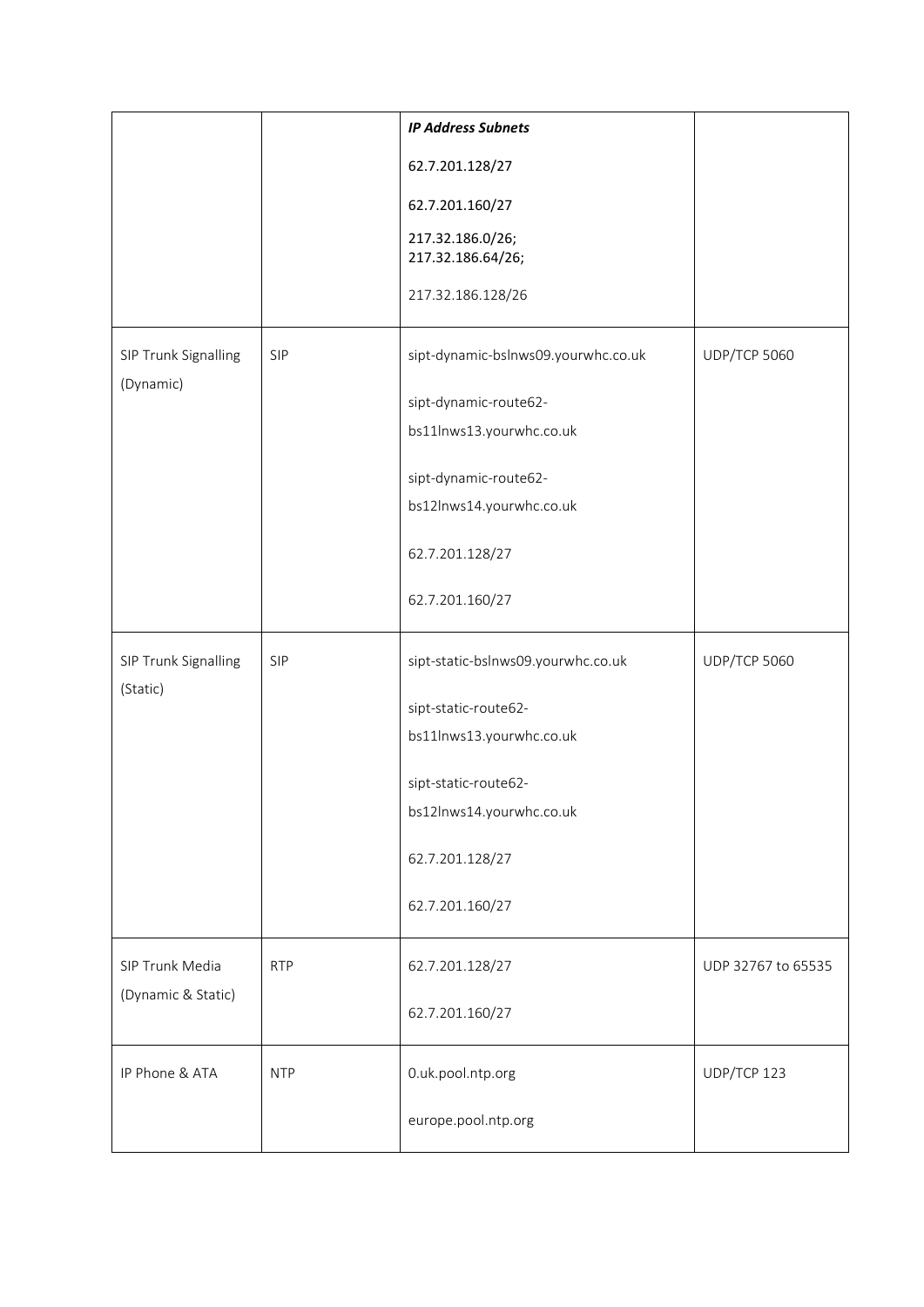#### App - UC Office & WebEx

| <b>Application</b>                                                             | Protocol     | <b>Destination</b>                                                                                                                                                                                                                                                                                                                         | <b>Destination Port</b>                                                   |
|--------------------------------------------------------------------------------|--------------|--------------------------------------------------------------------------------------------------------------------------------------------------------------------------------------------------------------------------------------------------------------------------------------------------------------------------------------------|---------------------------------------------------------------------------|
| Application<br>Signaling                                                       | <b>SIP</b>   | centrex-bslnws09.yourwhc.co.uk<br>62.7.201.128/27<br>62.7.201.160/27<br>Please be aware that it would be<br>advisable to add these addresses as<br>they may be used for future expansion<br>uc-bs12lnws14.yourwhc.co.uk<br>$-213.120.60.172$<br>$-213.120.60.236$<br>uc-bs11lnws13.yourwhc.co.uk<br>$-213.120.60.140$<br>$-213.120.60.204$ | <b>UDP/TCP 8933</b><br>Note: Port 5060<br>and Port 5075<br>also available |
| Application<br>Media                                                           | <b>RTP</b>   | 62.7.201.128/27<br>62.7.201.160/27                                                                                                                                                                                                                                                                                                         | UDP 32767 to<br>65535                                                     |
| Office UC<br>Desktop &<br>Skype for<br><b>Business</b><br>Plug-In<br>Downloads | <b>HTTPS</b> | downloads.yourwhc.co.uk<br>193.113.10.27<br>193.113.11.27                                                                                                                                                                                                                                                                                  | <b>TCP 443</b>                                                            |
| Office UC<br>Smartphone<br>and Tablet<br>Downloads                             | n/a          | Apple Store<br>Google Play Store                                                                                                                                                                                                                                                                                                           | n/a                                                                       |
| Office UC<br>Operation                                                         | XSI          | officeuc.yourwhc.co.uk<br>193.113.10.11<br>193.113.11.11                                                                                                                                                                                                                                                                                   | <b>TCP 443</b>                                                            |
| Office UC<br>Presence                                                          | <b>XMPP</b>  | ums01.yourwhc.co.uk<br>ums02.yourwhc.co.uk<br>193.113.10.7<br>193.113.11.7                                                                                                                                                                                                                                                                 | <b>TCP 5222</b><br><b>TCP 1081</b><br><b>TCP 5281</b><br><b>TCP 5269</b>  |
| Office UC<br>Screenshare                                                       | Proprietary  | uss01.yourwhc.co.uk<br>uss02.yourwhc.co.uk<br>193.113.10.8<br>193.113.11.8                                                                                                                                                                                                                                                                 | <b>TCP 8443</b>                                                           |

## Call centre application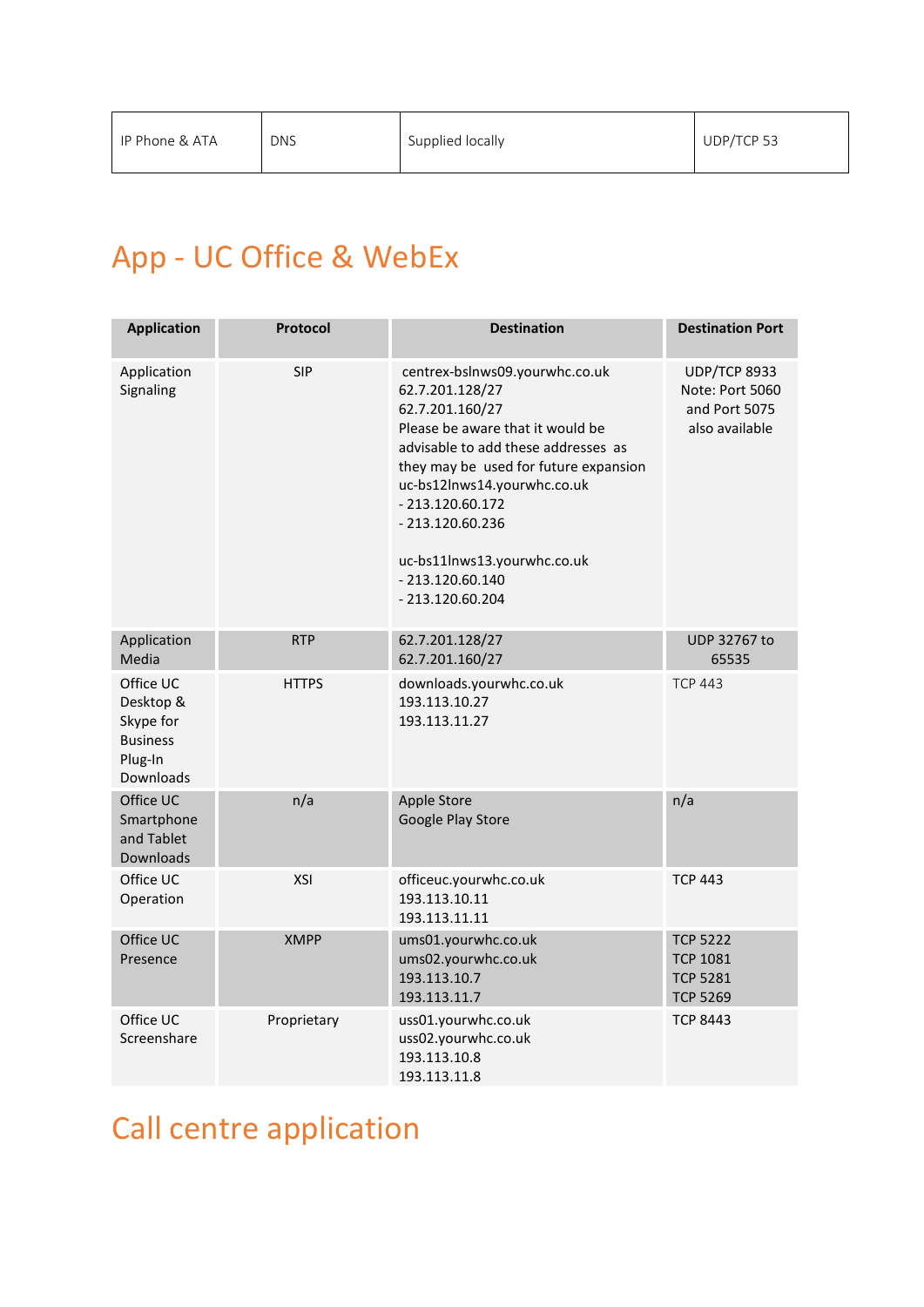| Application                  | Protocol    | <b>Destination</b>                                                                | <b>Destination Port</b> |
|------------------------------|-------------|-----------------------------------------------------------------------------------|-------------------------|
| <b>Application Signaling</b> | <b>SIP</b>  | _sip_udp.ipcomms-<br>btwbslnws09.bt.com<br>147.152.35.102/29<br>147.152.35.110/29 | UDP/TCP 5060 to 5075    |
| <b>Application Media</b>     | <b>RTP</b>  | 147.152.35.100/29<br>147.152.35.108/29                                            | UDP16384 to 32766       |
| Cell Centre                  | Proprietary | applications.yourwhc.co.uk<br>193.113.10.12<br>193.113.11.12                      | <b>TCP 443</b>          |

# Go integrator

| <b>Application</b>                   | Protocol     | <b>Destination</b>                                                           | <b>Destination Port</b> |
|--------------------------------------|--------------|------------------------------------------------------------------------------|-------------------------|
| Application<br>Signalling            | <b>SIP</b>   | sip udp.ipcomms-btwbslnws09.bt.com<br>147.152.35.102/29<br>147.152.35.110/29 | UDP/TCP 5060 to<br>5075 |
| Application<br>Media                 | <b>RTP</b>   | 147.152.35.100/29<br>147.152.35.108/29                                       | UDP16384 to<br>32766    |
| Go<br>Integrator                     | Proprietary  | applications.yourwhc.co.uk<br>193.113.10.12<br>193.113.11.12                 | <b>TCP 443</b>          |
| Go<br>Integrator<br><b>Downloads</b> | <b>HTTPS</b> | downloads.yourwhc.co.uk<br>193.113.10.27<br>193.113.11.27                    | <b>TCP 443</b>          |
| Go<br>Integrator<br>License<br>Check | <b>HTTPS</b> | ccusage.yourwhc.co.uk<br>193.113.10.13<br>193.113.11.13                      | <b>TCP 443</b>          |

#### **Toolbar**

| <b>Application</b>       | Protocol    | <b>Destination</b>                                                           | <b>Destination Port</b>     |
|--------------------------|-------------|------------------------------------------------------------------------------|-----------------------------|
| Application<br>Signaling | <b>SIP</b>  | sip udp.ipcomms-btwbslnws09.bt.com<br>147.152.35.102/29<br>147.152.35.110/29 | UDP/TCP 5060 to<br>5075     |
| Application<br>Media     | <b>RTP</b>  | 147.152.35.100/29<br>147.152.35.108/29                                       | <b>UDP16384 to</b><br>32766 |
| Toolbar                  | Proprietary | applications.yourwhc.co.uk<br>193.113.10.12<br>193.113.11.12                 | <b>TCP 2209</b>             |

## Go Tapi

| <b>Application</b> | Protocol | <b>Destination</b> | <b>Destination Port</b> |
|--------------------|----------|--------------------|-------------------------|
|                    |          |                    |                         |